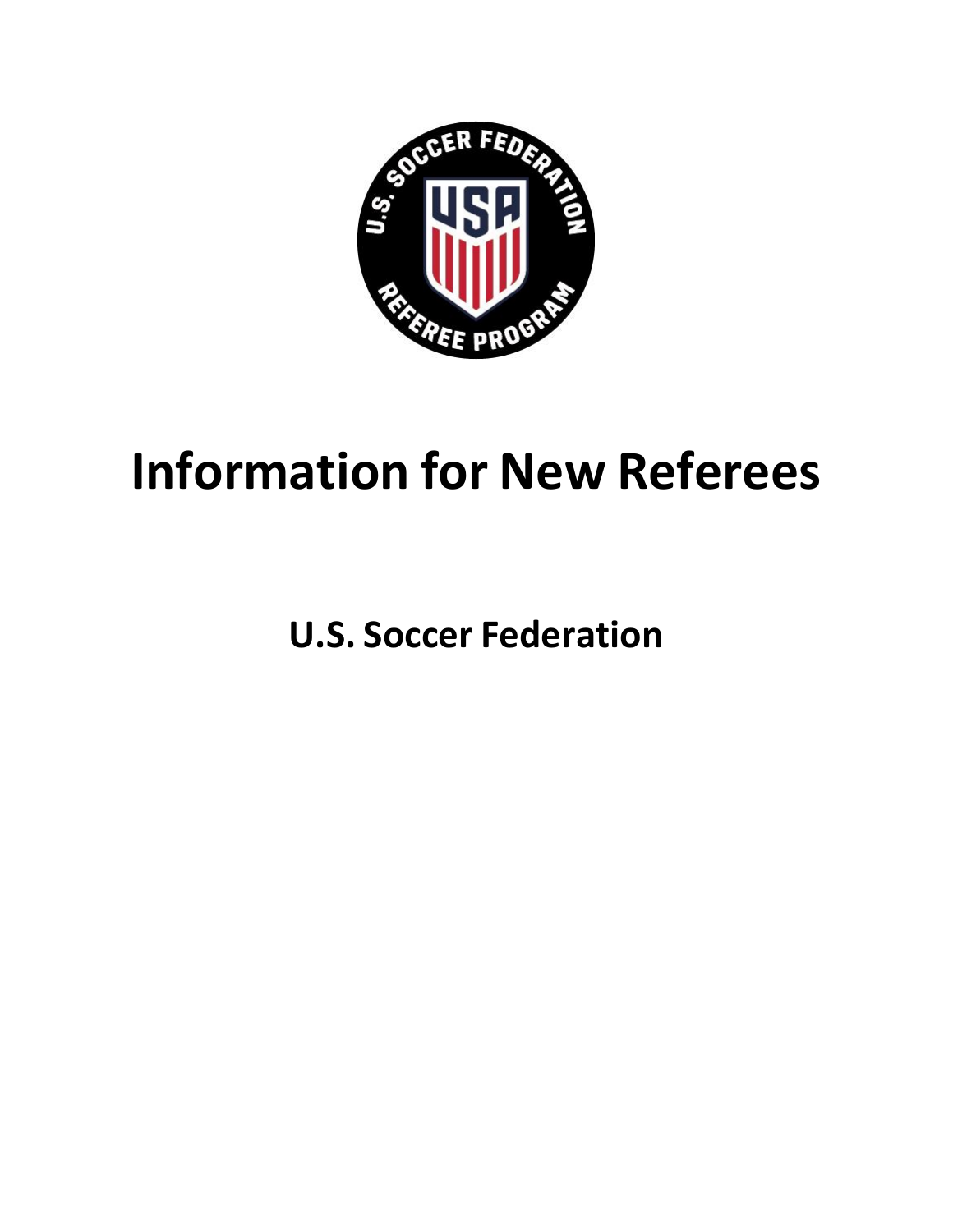

# **Information for New Referees**

#### **Welcome to the U.S. Soccer Referee Community!**

You have been through the entry level class, completed all the requirements and have your badge. Now what? The class you took taught you a lot about the Laws of the Game and the mechanics of refereeing, but there are still probably many questions you might have about being a referee.

Based on feedback from thousands of new referees just like you and with the help of more experienced referees who have been where you are now, this information has been put together as a source of helpful tips and advice. All referees, including those who have done World Cup matches, have started just like you and have learned these lessons the hard way. The advice found here will get you off to the best possible start.

Remember to have fun!

#### **Getting Game Assignments**

- Initial assignments will likely come from a youth league assignor and will be in the lower level games. Even if you are an adult, it is best to start with lower level games with less intensity.
- Make sure you received the names of your local assignors during the entry level course. If you did not, contact your instructor for the course and ask how you find out who assigns games in your area. Write down these names and how to contact them at the end of this booklet.
- When accepting more than one assignment in a day, make sure you allow enough time to travel to the next game. Always remember to arrive at least 30 minutes before kick-off.
- Make sure you let your assignor know what your game schedule looks like if you are playing and if you have any conflicts of interest with other teams, such as family members playing on or coaching teams in the same league.
- If you are interested in working as a referee at tournaments in your state, watch for a listing on your state association website. The referee assignors for tournaments are usually listed, as well as a way to get in touch with them. Also, ask around for information on which tournaments are best for new officials.

Game fees: The game fees paid to referees vary from state to state, and sometimes even from league to league. You will be able to find out what the game fees are and how you get paid from your assignor and/or your area referee administrator.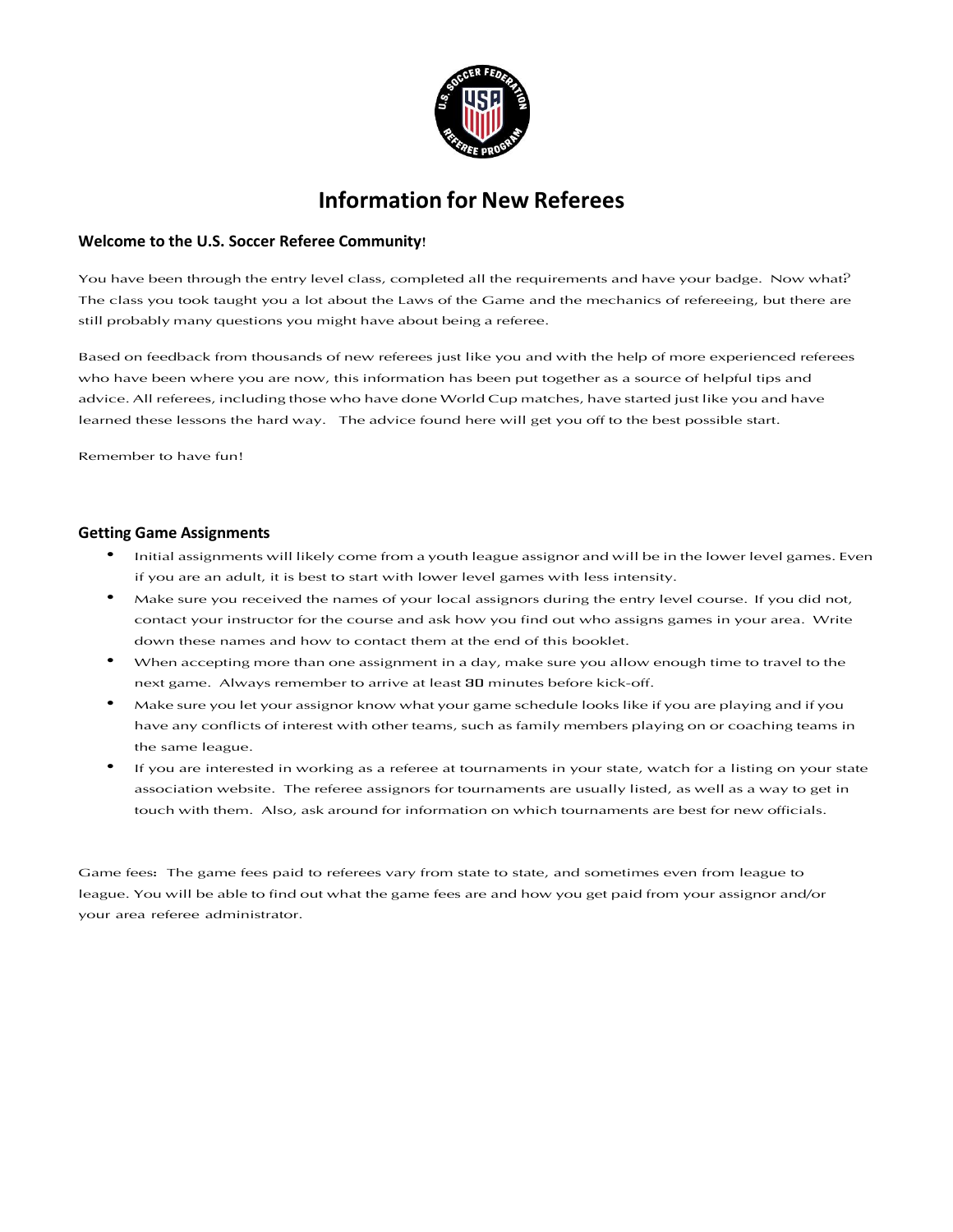#### **Making a Good First Impression**

#### **Know the Laws:**

- Success begins by being prepared.
- Read and know the Laws of the Game. Keep up to date on the correct interpretations.
- Know the accepted mechanics approved by the U.S. Soccer found in the **Guide to Procedures.** You can download this booklet from ussoccer.com.
- Know the local Rules of Competition. You can usually find these by checking the league's website or asking your assignor. In particular, make sure you know:
	- 0 Length of the half
	- <sup>o</sup> Sizeof theball
	- 0 Number of players
	- <sup>o</sup> Substitutions
	- 0 Penalty kicks or no penalty kicks
	- 0 Direct free kicks allowed or only indirect free kicks
	- <sup>o</sup> Offside,nooffside
	- $O$  What you do with the game report
	- <sup>o</sup> Uniform requirements
- As a new referee, you will not make all the right decisions. Do not get upset if you make a mistake. Just learn from it. And learn from working with and watching more experienced referees.

#### **Dress and Act Professionally:**

- If you expect to command respect (one element of game control) on the field, then you must look and act like a professional.
- Approach the game in a way that shows you are looking forward to being there and being a part of the game.
- Dress for success wear the proper U.S. Soccer uniform with your referee jersey tucked in and your socks pulled up. Wear the uniform properly any time you can still be seen by the players, coaches, and spectators.

#### **Take Charge:**

- Taking charge does not mean yelling and acting like a dictator. This only encourages people to yell back at you.
- Greet each coach with a firm handshake and a smile. Look each coach in the eyes.
- Use common courtesy- "Thank you", "Please", "Sir", "Ma'am".
- Issue firm, simple instructions to the players so they know you are capable of managing the game.
- Start the game on time.

#### **What You Need to Have:**

- An approved U.S. Soccer referee uniform. The gold shirt is the most often used referee shirt jersey color for referees so it should be the one jersey you purchase right away. Once you have more game experience, you should add one of the alternate color jerseys. You do not need to buy all the different colored jerseys right away. However, if you advance as a referee, then you will need to add the alternate colors over the next few years.
- Solid black referee shorts or black shorts with the U.S. Soccer Referee Program logo on the leg.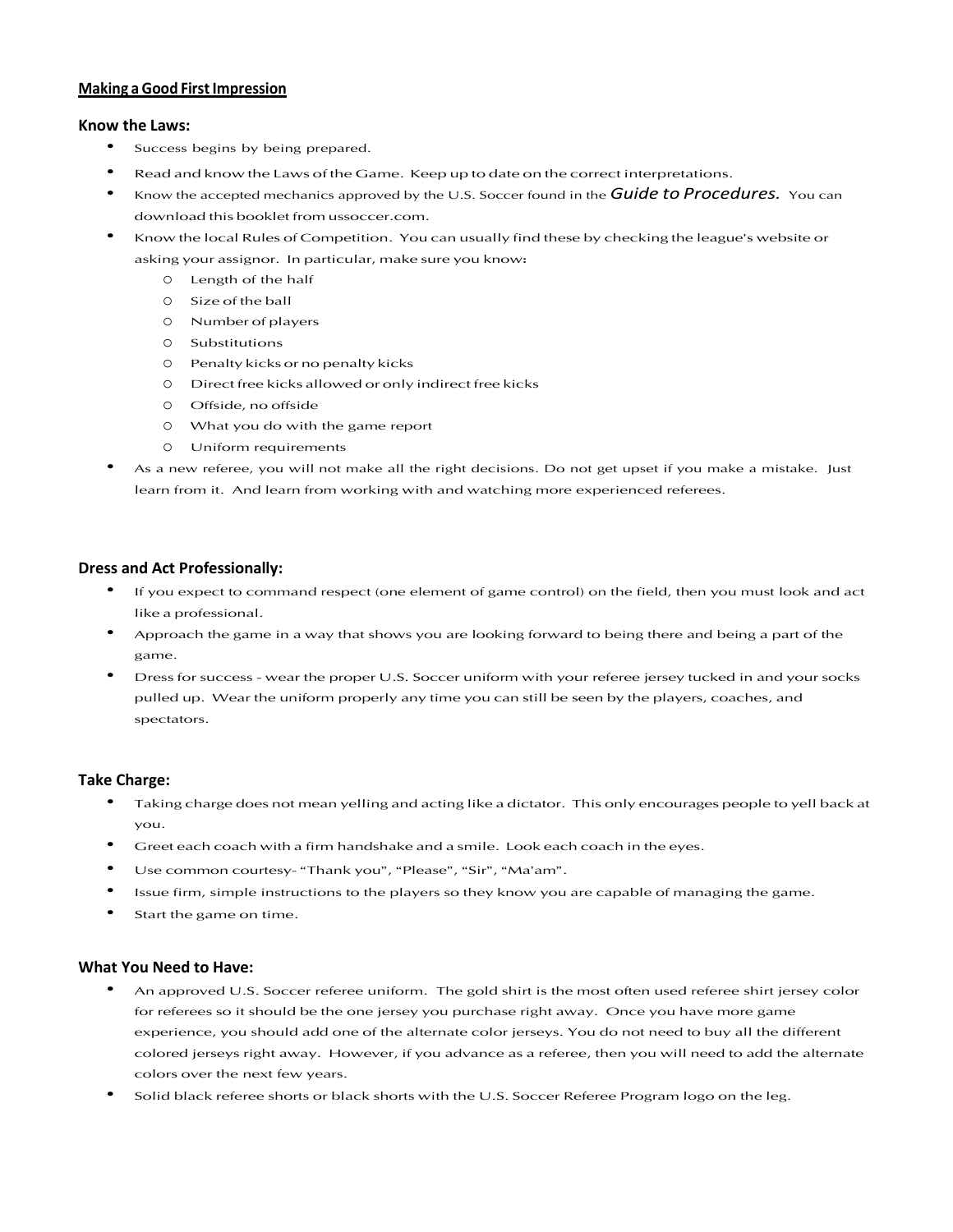- Black socks or black with three white stripes. Socks should always be pulled up to your knees. Pulling the socks down to your ankles when off the field may help your "tan line" but it looks unprofessional.
- Solid black shoes a brand logo is OK, preferably only white, but no other colors or decorations you will be spending a lot of time in your referee shoes so make sure they are very comfortable (and keep them cleaned as much as possible).
- Your current year U.S. Soccer badge on the left shirt pocket of your jersey.
- Your 16 digit U.S. Soccer identification number for tournaments. You will find this number on the ID card you receive in the mail after you have taken the course and registered. You will get a new card each year, but the number will not change. If you need your ID number before you receive your card, please contact your area referee administrator or your SRA/SYRA.
- A referee bag that should contain the following:
	- A watch with stopwatch functions two watches are preferred, one for starting and stopping and one for keeping a running time in case you forget to start or restart the first one
	- <sup>o</sup> Pens/pencils
	- o Notebook
	- o Redandyellow cards
	- o Tossing coins
	- <sup>o</sup> Whistles–alwayshaveanextrainyourbag
	- 0 Flags for the Assistant Referees or Club Linesmen (if you are working alone)
	- 0 Cold weather gear when the time of year makes it necessary
	- 0 Street shoes and dry socks
	- 0 A large plastic trash bag (to put your ref bag inside in case of rain)
	- <sup>o</sup> Sunscreen
	- <sup>o</sup> Snacks (energybarsaregreat!) ifyouaregoingtobedoing morethanonegame
	- 0 Rubber bands or baggies to hold and separate player/coach cards for each team
	- <sup>o</sup> Water– referees are also athletes, and properhydrationis important forperformance

#### **Getting to the Field:**

- You should arrive at the field at least 30 minutes prior to the game.
- If you do not drive, make sure that someone knows you need a ride to your field and make arrangements for someone to pick you up to take you home.
- Bring a cell phone or change for emergency telephone calls, and have the telephone number of your assignor and club contact.

#### **Pre-Game Responsibilities**

#### **Inspect the Field:**

- Look for holes or depressions that could cause twisted or broken ankles and see if holes can be filled. All dangerous rocks, trash, or other objects that do not belong on the field should be removed.
- Nets should be securely fastened to the goal posts and netting pulled back so as not to interfere with the goalkeeper.
- **Goalpostsmustbesecurelyanchoredtotheground**.Sandbagsontheframetowardtherearare acceptable. Posts don't have to be in the ground, but the goal frame must not be easily tipped over. No matter how good the goals look at a distance, always carefully inspect them. If they are not securely anchored do not start the game. **Safety first!** Any problems, even if corrected, must be reported to the league and the SRA/SYRA.
- Corner flags are in place and are not dangerous to players (at least 5 ft. high).
- Entire field is properly lined.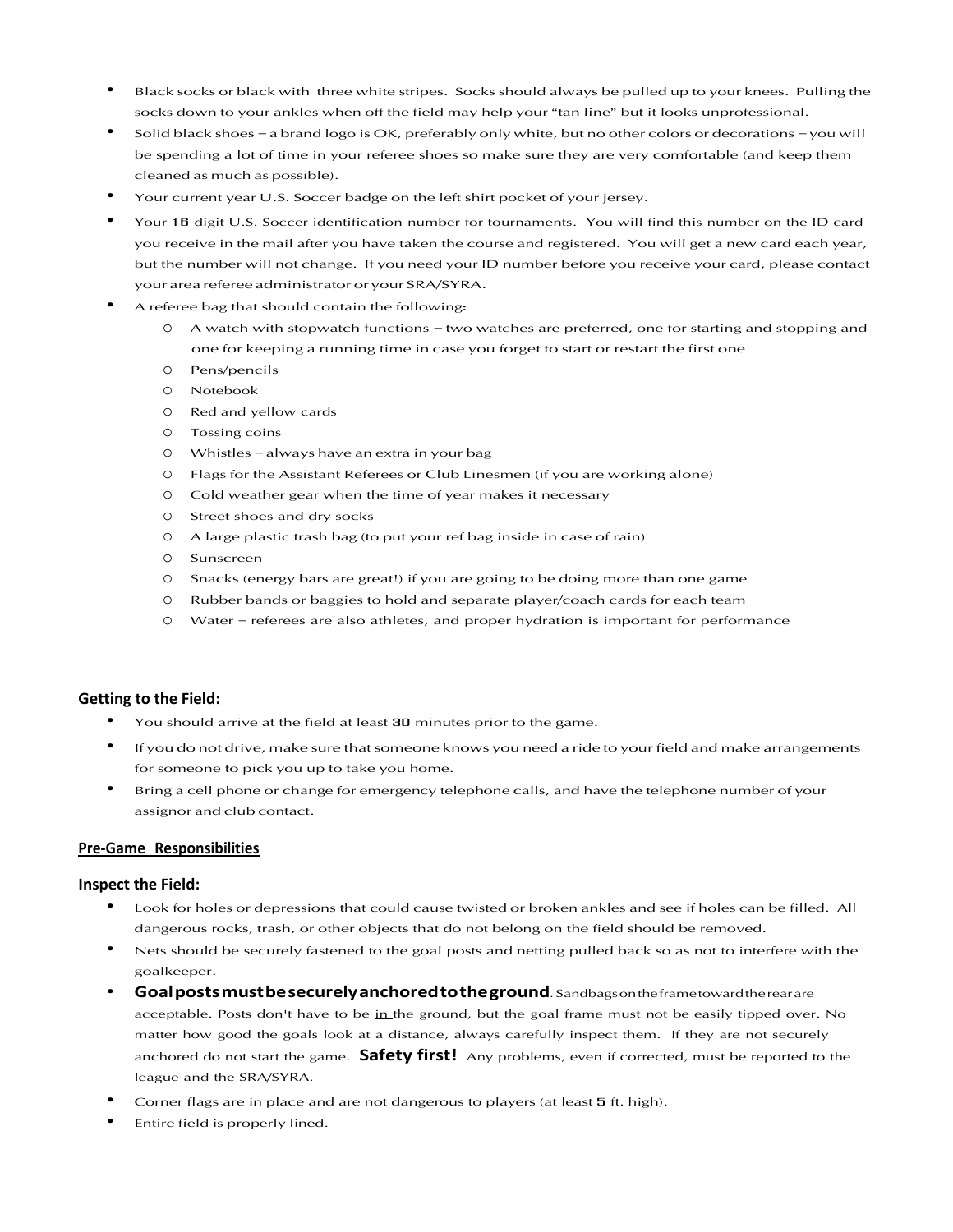- Ifanythingisneeded,thehometeamisresponsibleforfixingfieldproblems.
- Any issues with the field should be noted on the game report.

#### **Check in the Players:**

- Home team players/coaches should be checked first but it is not a requirement. You should start with the team that appears to be most ready for inspection.
- Make sure that all jewelry, earrings, watches, etc. have been removed. A medical ID must be taped to the player's chest or wrist with the info showing. (Earrings must be removed. Covering them with tape does not make them legal.)
- All players must wear shin guards and socks must be pulled over shin guards.
- Player's shirts must be tucked in.
- Check in players and coaches as per the requirements and the Rules of Competition for that league.

#### **If You Are the Assistant Referee:**

- Pay close attention to the referee during the pre-game conference. If you do not understand something the referee is saying, ask for clarification.
- Make sure you understand how the referee wants you to manage substitutions, how long to hold the offsidesignal,etc.
- Hold the flag in the proper hand. The flag should be held in the hand closest to the referee.
- If you turn sideways to walk up or down the field, switch hands with the flag as necessary so the flag is field side and the referee can see the flag clearly. The flag should always be switched hand to hand in front of you, below your waist, and notaboveyourhead.
- Make eye contact with the referee as often as possible throughout the game when you are not watching for offside or attending to other AR duties. If you see the referee making eye contact with you, nod or give a "thumbs up" (or something similar) to "answer" the referee.
- Stay even with the second-to-last opponent (remember the goalkeeper is usually butnotalways the last defender). This gives you the best position to make accurate offside decisions.
- Follow the ball all the way to the goal line so you'll be in position to see if the ball completely (even just barely) crosses the goal line. Following the ball to the goal line each time is an excellent habit to get into.
- When you're running a line, side-step so you stay square to the field as much as needed. This position allows you to continue to see the field and players. When you need to sprint hard to the goal line to follow play or the ball, then turn and run normally but still watch the field.
- Run to the corner flag, or close to it, when signaling for a goal kick or corner kick. Raising your flag yards away from the corner flag or goal line not only calls attention to the fact that you not in the correct position to make that decision, but also carries with it the idea that you are either lazy or you don't care enough about the game to be in the proper position to make the call. However, there are times when the ball moves faster in the air than you can run – don't worry about it, just do the best you can to catch up.
- Follow the referee's pre-game directions on handling substitutions but, in particular, make sure that you have counted the players coming off and the substitutes coming on so that you don't wind up with too many players on the field.
- When signaling for a ball that is clearly off the field across the touchline, point your flag in the direction the throw-in will be taken (not straight up). This is very helpful for the referee in making a decision on which team last touched the ball and which team should be awarded the throw-in.
- Assist the referee in making sure the throw-in is being taken from the correct spot by pointing with your free hand to where the player should be standing when taking the throw-in if needed. Be proactive. Do not wait for the player to make a mistake; help them get it right.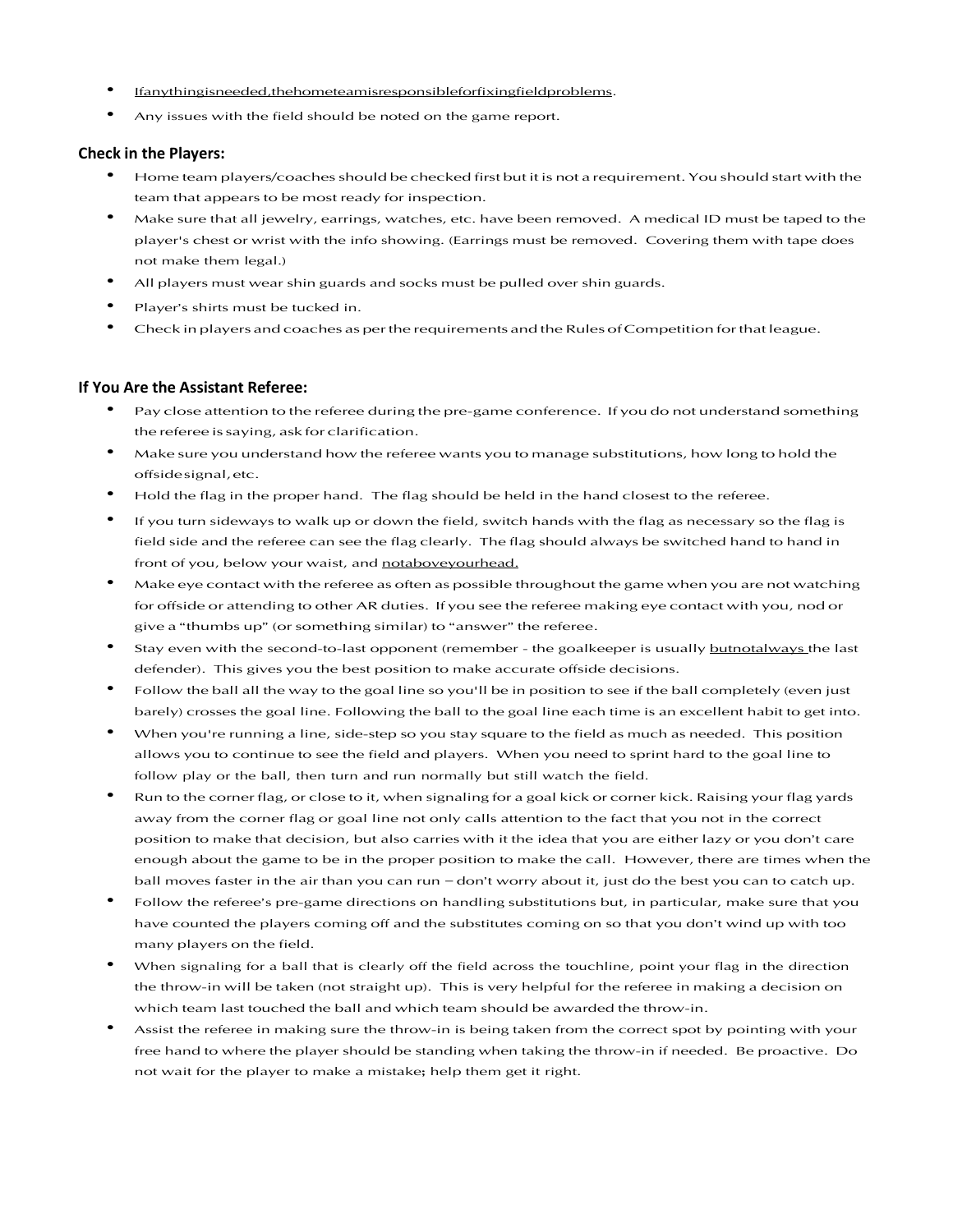#### **If You Are the Referee:**

- You will probably do more games as an AR at first, but when you are assigned as a referee, remember to conduct a pre-game with your ARs. Tell them what you would like them to do in various situations, such as throw-ins, free kicks, goal kicks, etc. and make sure they understand what you are asking from them.
- Review offside and make sure the ARs have a clear understanding of the Rules of Competition for the league in which you are working.
- Be aware of your position on the field. It's tough enough to properly call a soccer match when you are on top of the play. It is impossible to make correct decisions when you stay close to or within the center circle. Even when officiating at the small-sided game level, get in the habit of being in the proper position and working hard.
- At first, you may have to remind yourself to lift the focus of your vision from the ball and the legs of the players so you learn to take in the whole area of active play. It is normal for new referees to have to make this conscious effort to lift their eyes. Once you are more experienced, it will be instinctive for you to see a large area of play if you condition yourself to do this from the beginning.
- Always think about your positioning you should know why you are where you are. What do you gain by being in this position?
- Maintain good eye contact with your ARs throughout the game. A good habit to get into is to make eye contact with your ARs on every dead ball situation.
- If you are working a game alone, remember to appoint club linesmen to help you out with balls in and out of bounds. Club linesmen cannot call offside or fouls, so this means you have to work extra hard in the middle and concentrate to make sure you are covering offside on both ends of the field. You will have to adjust your diagonal accordingly when working alone so you are where you need to be. You should ask for a club linesman from each of the teams, rather than two from the same team.
- If you have only one official AR and will use only one club linesman, consider asking one team to supply someone for the first half and the other team for the second half.
- If you do not have ARs assigned and you need to use spectators as linesmen, ask them to only indicate when the ball has completely crossed over the touchline or goal line and not the direction of the throw or whether it is a goal kick or corner kick. That is your decision. Remember that "ball in and out of play" is the only thing they can call as club linesmen.
- Make your hand signals clear. Point the direction with a straight arm, fingers extended together.
- Blow clear and sharp whistles. Learn how to make your whistle "talk" for you.
	- o Use the whistle to communicate control. Too many newly certified referees make a call with barely an audible "tweet" which tells everyone on the field that you are unsure of yourself. On your first call, give the whistle a firm blast and confidently point in the direction of the play. A firm whistle will eliminate 50 percent of the arguments. Vary the strength of your whistle depending on what happened – if there is a serious foul, for example, blow the whistle very loudly an/or several times.
- Be decisive in your calls. Players and coaches may try to take advantage of the situation if you seem unsure.
- Run the diagonal system of control when you have ARs assigned with you. The most accepted diagonal system is from the right corner to the left corner – referees refer to this as a "left diagonal" – but remember that this is not a straight line. Go where you need to go to see what needs to be seen.
- At half time and after the game, review all the results (number of cards, scores for each team and any incident that occurred, as well as the information required to be reported by that particular league) so your game report is accurate. Submit the game report to the league within 24 hours, or as indicated by theleague.
- When you are working with more experienced officials, ask them for help after the game and discuss situations where you think there was a problem.
- Have your pre-game questions down introduce yourself even if you have worked games with the same coaches before, ask for copies of the rosters, get the game ball from the home team and inspect it, check in players. (Do not tell players how you are going to call the game and what you are going to call and not call. This can cause you major problems later on.)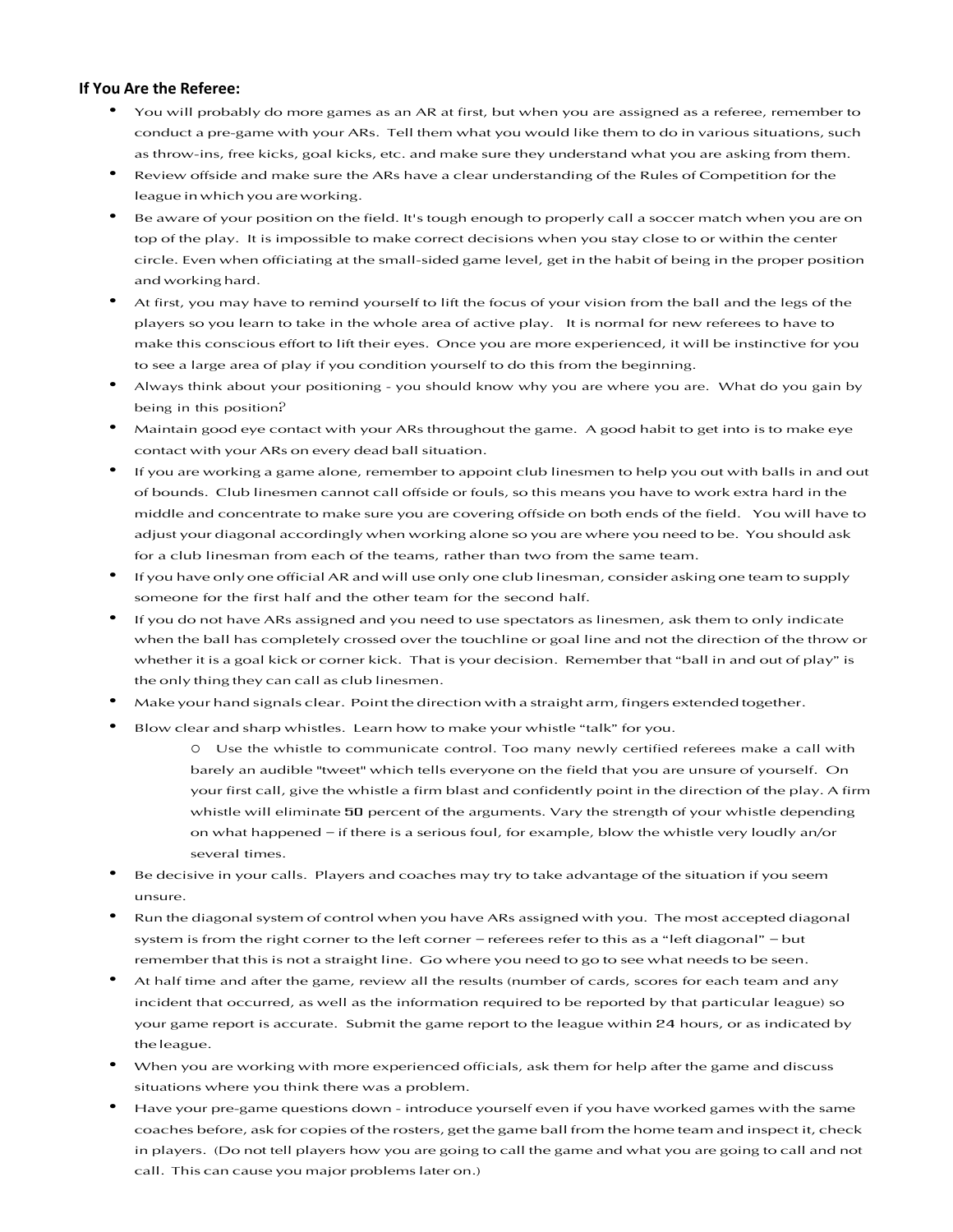#### **Managing Difficult Situations**

#### **Dealing with Problem Coaches:**

- Set the ground rules be proactive.
	- 0 Show them where the team and the coaches will be seated. Make sure they understand that they must stay in that area.
	- 0 If there is more than one coach, ask which coach will be giving instruction to the players and who will be asking for subs.
- Don't let the coaches intimidate you. Give them respect and ask for respect in return.
- Be confident in your knowledge of the Laws of the Game and Rules of Competition.
- Remain calm. If someone is yelling at you, do not yell back at them. Speak respectfully and quietly, so the coach must quiet down to hear you.
- Do not take someone yelling at you personally. It happens to all referees, even the most experienced. However, once the coach steps over the boundaries of the game and begins to make his comments personal or abusive, you must deal with it. Slowly and calmly walk over to the coach. In a polite and respectful way, inform the coach that this type of conduct is unsporting and continuing will result in his or her removal from the game. If the behavior continues, respectfully and professionally ask the coach to leave. If the coach refuses to leave, give the coach a warning that if he or she does not leave, you will end the game. If the coach does not leave in a reasonable amount of time (a few minutes), end the game. Be sure to file a very detailed report with the league so there is a good understanding of why the game was ended early.

#### **Dealing with Problem Players:**

- Make your presence known from the moment you walk on the field that way players know you are in charge. Stand tall, look people in the eye and smile confidently. Doing these game management things confidently will carry over into the game.
- Remember to blow the whistle with confidence, even if you are not feeling so confident, and use decisive signals with straight arms.
- If you have a difficult player dissenting or doing something else to disrupt the game, at a stoppage of play, issue a caution to them and let the player know that kind of behavior is unacceptable. If the player still insists on being difficult, use a well delivered warning to let them know that you have just about reached the limit of what you are going to take. It is often helpful to let the coach know this particular player is wearing out their welcome and the team may soon be playing short. Give the coach an opportunity to take care of the problem for you (perhaps by substituting out this player). If the bad behavior continues, issue a second caution and then a send off (red card). Remember that the proper procedure for this is to display the second yellow card and then the red.
- Remain calm when talking to players, but be firm in your voice and your decisions. Do not yell at players and never use foul or abusive language no matter what they are saying to you. Speak softly so the players must quiet down to hear you.
- Listen to what players are saying. Allow them to vent for a few seconds without calling it dissent, so long as it does not become abusive or personal (however, if you are the referee, neverallow a player to vent at one of your AR's). You might find out about fouls you are missing, or there may be something else going on that can be easily corrected. This tactic also lets the players know you are willing to listen ... up to a certain point. This type of exchange should not go on often in a game and should be very brief (for example, in the "heat of the moment"). If it goes on longer, you must deal with it. The more experience you have as a referee, the easier it is to know how, when, and where to set boundaries.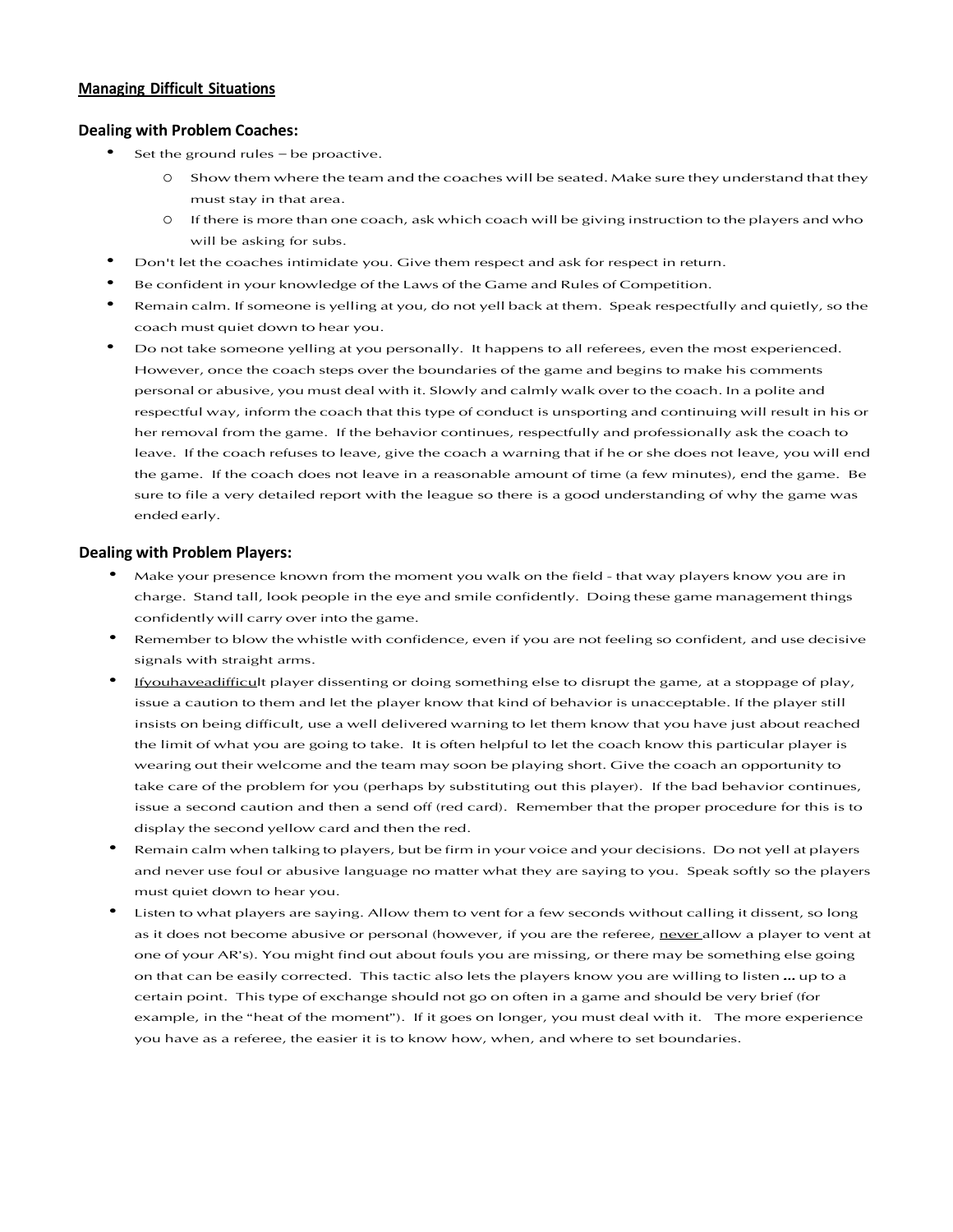#### **Dealing with Problem Parents:**

- Remain calm.
- Do not get into discussions or arguments with people on the sidelines.
- Enlist the support of the coach. Ask him or her to speak with the offending spectators and let him or her know that, if the behavior continues, the game will not. This will usually be enough to quiet most parents (other parents may understand the consequences and help with the problem spectator).
- If you have asked the coach to deal with problem parents and the situation continues, ask the coach to have the spectator leave the area. If the spectator refuses, tell the coach that, if the spectator is not removed, the game will end. Give the coach a reasonable amount of time (a few minutes) to deal with the situation. Remember, you cannot dismiss a spectator directly but must work through the coach or a tournament or league official.
- If the parent does not leave, you should feel free to end the game. Include any misbehavior on the part of the spectators in your game report to the league so that this type of behavior can be disciplined and stopped. Most leagues and state associations have methods for dealing with bad behavior, but doing so often requires a written report from the referee.

#### **GettingFeedbackfromPeers**

- To be a good referee, you must continue to learn and improve with every game.
- Experience is the best teacher and confidence builder. The more games you do, the more comfortable and confident you will be.
- If something occurs in a game and you are not sure if you made the correct decision, go back to the Laws of the Game and double check.
- Talk to more experienced referees about the decision you made and whether or not you should have done something differently. Call or email an experienced referee with the question.
- Watch experienced referees and notice how they deal with specific situations that cause you trouble in a game.
- Have experienced referees watch and critique you, and then remember to try the suggestions they give you.
- Seek out experienced referees to work with. By running lines for experienced referees, you gain a better appreciation as to what the protocols of the game are as well as learning about ways in which you can improve your game. This is an excellent tool. Once you have done this for several games, ask to have experienced referees as your assistant referees when you work the center.
- Go slow in advancing to more difficult matches do not rush it, but also challenge yourself to keep growing as a referee by taking more challenging assignments once you have reached a comfort level where you are currently being assigned.
- Attend referee seminars, workshops and clinics.
- Watch games of every age and competitive level whenever possible. This helps you not only by watching skilled referees work, it also helps you to learn more about the way the game is played.

#### **Recertification**

- Referees must register each year with U.S. Soccer through their State Associations. Visit your state association's website for more information.
- The contact information for all state associations can be found at ussoccer.com/Referees.
- U.S. Soccer referee registration for each calendar year ends on June 30. If you want to referee in the fall, you must recertify before June of that year. You may not take the field until you have registered for the current calendar year.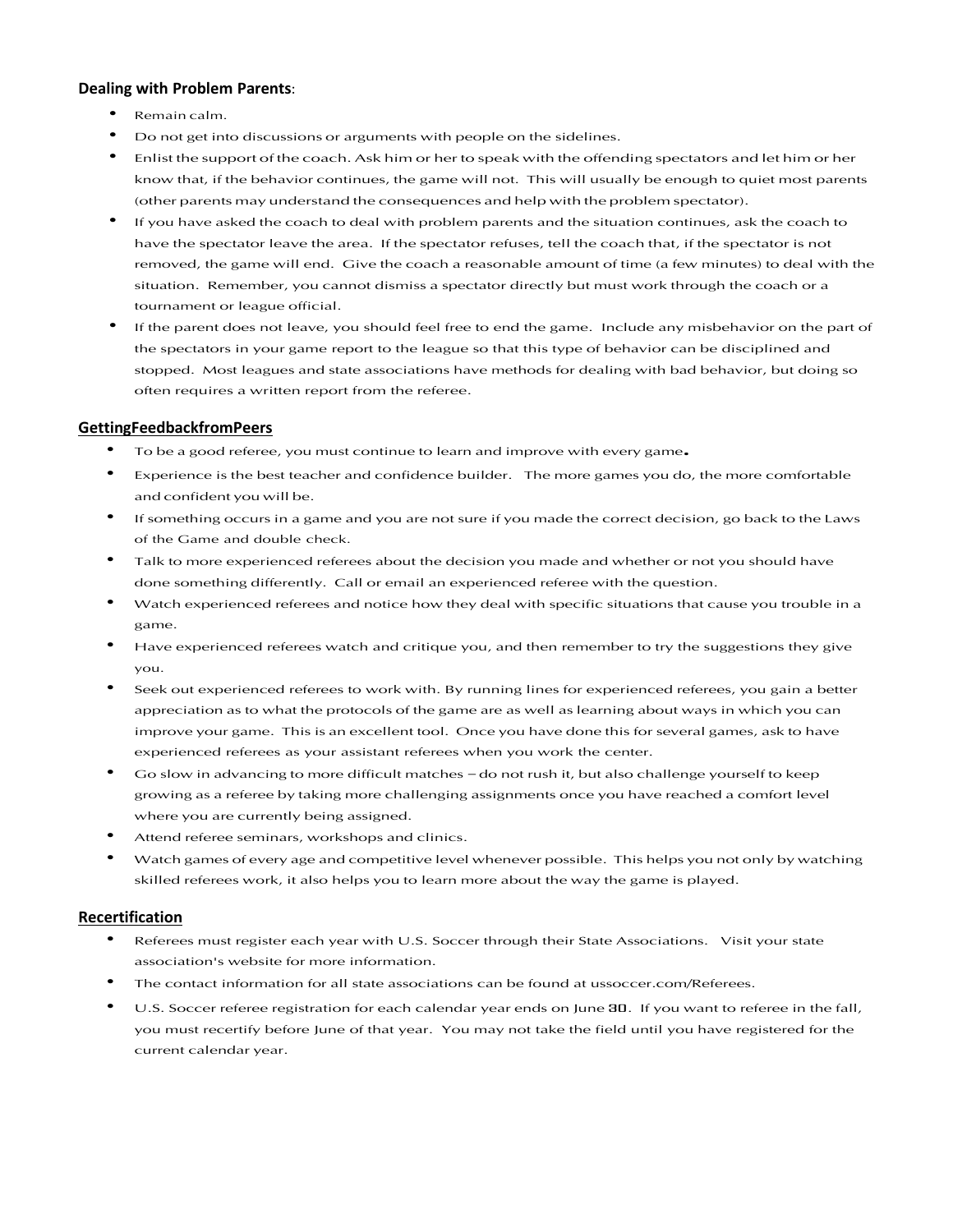• If you fail to register for a particular calendar year, you will still be permitted to register for the following year by taking a recertification course and passing the test; however, you must wait until January 1 of the new calendar year to complete this registration.

#### **Resources**

- ussoccer.com/referees
- Laws of the Game (and Laws of the Game Made Easy)
- Guide to Procedures
- Offside Made Easy

### **AdditionalQuestionsonRefereeing**

Talk to your State Referee Administrator, State Youth Referee Administrator, State Director of Instruction, or State Director of Assessment for their guidance, as they are there to help you. Remember that you can find their contact information at ussoccer.com or on your state's website.